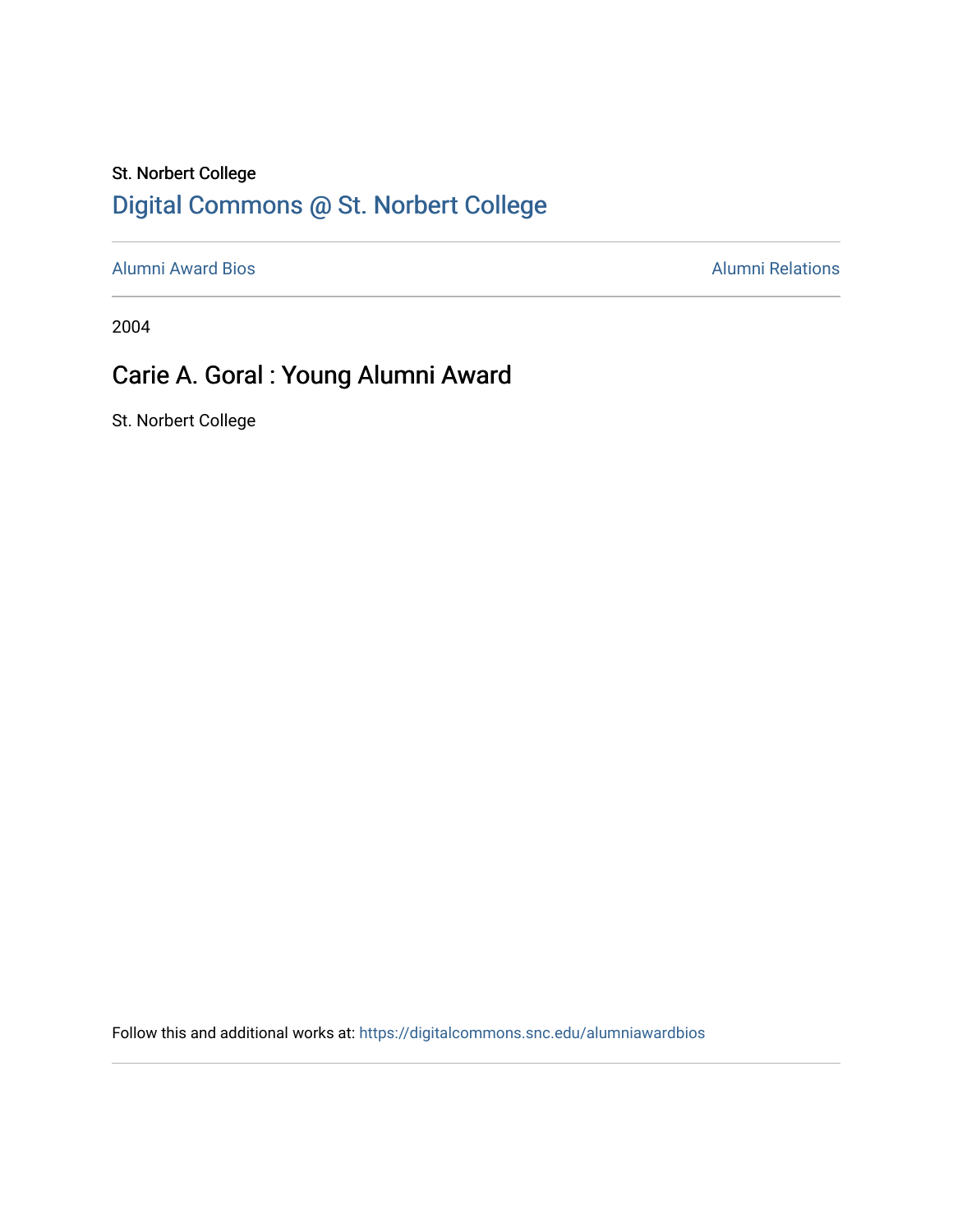

[Academics](https://www.snc.edu/academics) [Admission](https://www.snc.edu/admission) [Campus Life](https://www.snc.edu/campuslife) [Living Norbertine](https://www.snc.edu/livingnorbertine) [Athletics](https://www.snc.edu/athletics) [About](https://www.snc.edu/about)

Q

Giving

to SNC

[Alumni](https://www.snc.edu/alumni/) [Alumni Awards](https://www.snc.edu/alumni/awards/) 2004 Young Alumni Award A

## [Alumni](https://www.snc.edu/alumni/index.html)

[Events & Reunions](https://www.snc.edu/alumni/event/index.html) [Behind the Arch](https://www.snc.edu/alumni/event/behindthearch/) [Benefits and Services](https://www.snc.edu/alumni/benefits.html) [Get Involved](https://www.snc.edu/alumni/getinvolved.html) [Give to SNC](http://giving.snc.edu/) [Alumni Awards](https://www.snc.edu/alumni/awards/index.html) [Past Recipients](https://www.snc.edu/alumni/awards/recipients.html) [Knight Lights](https://www.snc.edu/alumni/knightlights/index.html) [Alumni-Owned](https://www.snc.edu/alumni/directory/index.html) [Businesses Network](https://www.snc.edu/alumni/directory/index.html) [Alumni Board](https://www.snc.edu/alumni/alumniboard.html) [Student Alumni](https://www.snc.edu/alumni/saa.html) [Ambassadors](https://www.snc.edu/alumni/saa.html) [Staff](https://www.snc.edu/alumni/contactus.html)

## 2004 Young Alumni Award Carie A. Goral '99

Carie's freshman year at St. Norbert College, during which she became involved in service projects and met older peers who were deeply engaged in the community, inspired her to "make a commitment to give back and volunteer" after graduating. Since then, Carie has served two years with the Corporation for National and Community Service, earned a masters degree in Higher Education Administration from the University of Michigan and now finds herself in a career that brings together her interest in education, her love of working with college students and service to her community.

Carie is currently Director of Wisconsin Campus Compact's AmeriCorps\* VISTA Service Learning Project. In this role, she recruits and supports 35 VISTA members throughout Wisconsin and provides outreach to Wisconsin K-12, post-secondary and community organization students, faculty and staff in helping them to promote and develop service-learning and civic engagement activities.

After graduating from St. Norbert, Carie had been an AmeriCorps\*Habitat for Humanity Volunteer in Georgia where she not only helped homeowners and their families in the construction of homes, but coordinated service and development opportunities for AmeriCorps members; scheduled homeowner visits, assisted with workshops and planned various educational programs. In Carie's second year of AmeriCorps, she served in Boston, MA, as one of 20 Americorps National Leaders. In addition to numerous hours serving second-grade students in Boston schools, she initiated, planned and facilitated 320 hours of educational and skill-based training for AmeriCorps and VISTA members, as well as co-created the "Life After Americorps" training manual.

While in graduate school at the University of Michigan, Carie was involved with the Community Development Task Force, served as a Project Serve graduate assistant at the Ginsberg Center for Community Service and Learning and was a graduate assistant for the Kellogg Forum on Higher Education for the Public Good.

A commitment to serving others all began at St. Norbert College when, in her freshman year, Carie worked at Campus Ministry, then used her winter break to participate in Minneapolis Urban Plunge – one of "many experiences at SNC that changed my life." She was a Resident